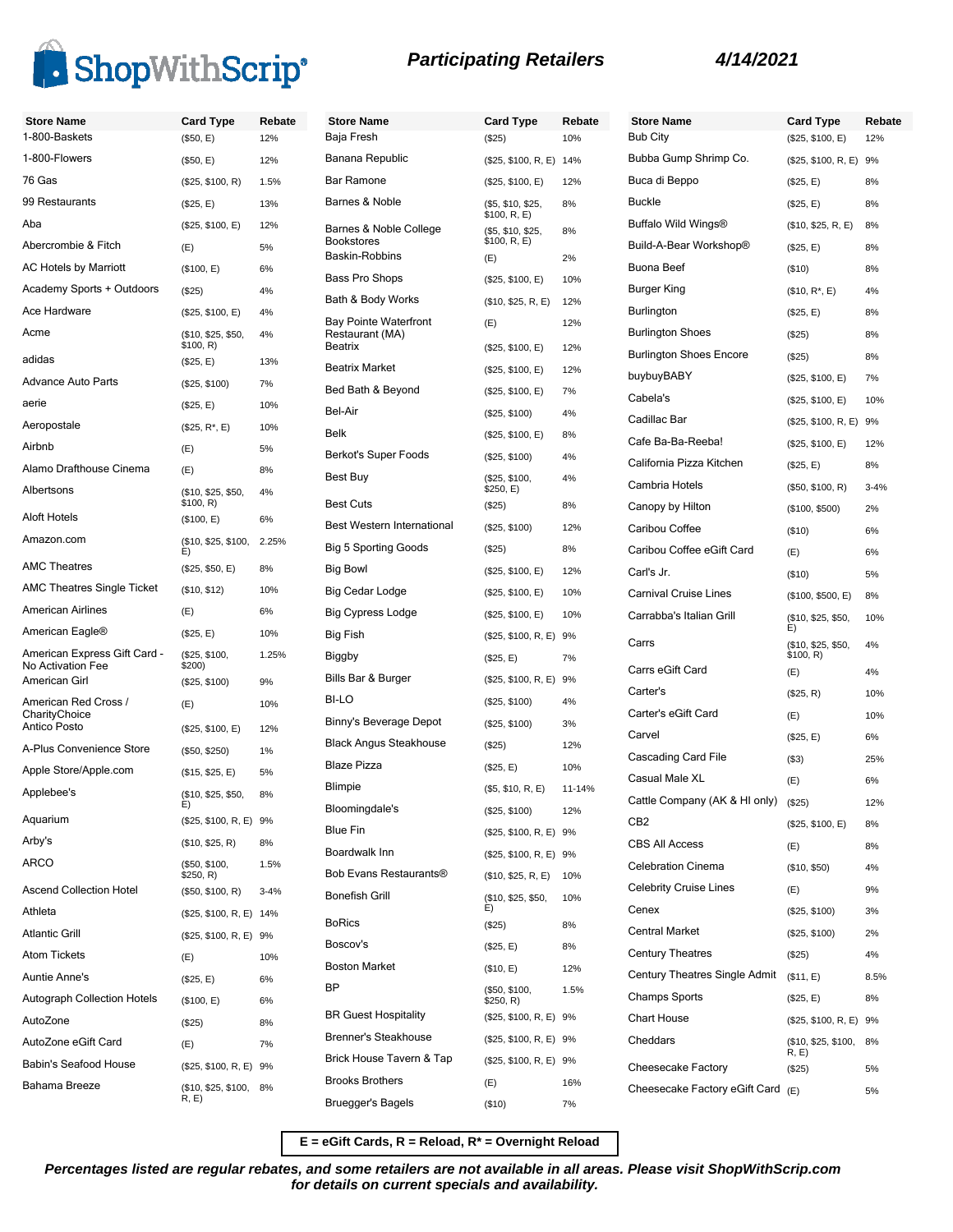

| <b>Store Name</b>                     | <b>Card Type</b>             | Rebate     | <b>Store Name</b>                                | <b>Card Type</b>                 | Rebate     | <b>Store Na</b>      |
|---------------------------------------|------------------------------|------------|--------------------------------------------------|----------------------------------|------------|----------------------|
| Cheryl's Cookies                      | (\$50, E)                    | 12%        | Del Taco                                         | (\$10)                           | 7%         | Fannie Ma            |
| Chevron CA Only                       | (\$50, \$100,<br>\$250, R)   | $1 - 1.5%$ | Delta Air Lines                                  | (\$250, \$1000, E)               | 4%         | Fazoli's             |
| Chico's                               | (E)                          | 6.5%       | Delta Hotels by Marriott                         | (\$100, E)                       | 6%         | Festival F           |
| Children's Place                      | (\$25, E)                    | 12%        | Dennis Uniform                                   | (\$20)                           | 5%         | Field & St           |
| Chili's Grill & Bar                   | (\$25, \$50, E)              | 11%        | Denny's                                          | (\$10)                           | 7%         | Fiesta Sal           |
| Chipotle Mexican Grill                | (\$10, \$25, E)              | 10%        | Design Hotels                                    | (\$100, E)                       | 6%         | Firefly's B          |
| <b>Choice Hotels</b>                  | (\$50, \$100, R)             | $3 - 4%$   | Di Pescara                                       | (\$25, \$100, E)                 | 12%        | First Choi           |
| Chuck E. Cheese's                     | (\$10, E)                    | 8%         | <b>Dick's Sporting Goods</b>                     | (\$25, \$100)                    | 8%         | <b>Fish Tales</b>    |
| CineArts                              | (\$25)                       | 4%         | Dierbergs                                        | (\$25, \$100)                    | 2.5%       | Fishermar            |
| CineArts Single Admit                 | (\$11, E)                    | 8.5%       | Dillard's                                        | (\$25, \$100)                    | 9%         | <b>Five Beloy</b>    |
| Cinema Carousel                       | (\$10, \$50)                 | 4%         | Discover Gift Card - No<br><b>Activation Fee</b> | (\$50, \$100,<br>\$250)          | 1.25%      | <b>Fleet Farn</b>    |
| <b>Cinemark Theatres</b>              | (\$25)                       | 4%         | Disney                                           | (\$25, \$100,                    | 3%         | Fleming's            |
| <b>Cinemark Theatres Single</b>       | (\$11, E)                    | 8.5%       | Domino's                                         | \$1000, E)<br>(\$10, \$25, R, E) | 8%         | Flying Dut           |
| Admit<br>Cinemark Tinseltown          | (\$25)                       | 4%         | Dos Caminos                                      | (\$25, \$100, R, E) 9%           |            | Food Lion            |
| <b>Cinemark Tinseltown Single</b>     | (\$11, E)                    | 8.5%       | Double Tree By Hilton                            | (\$100, \$500)                   | 2%         | Food Max             |
| Admit<br>Cineplex Odeon Single Ticket | (\$10, \$12)                 | 10%        | Downtown Aquarium                                | (\$25, \$100, R, E) 9%           |            | Foodease             |
| Cinnabon                              |                              |            | <b>DSW</b> (Designer Shoe                        | (\$25, \$100, E)                 | 8%         | Foodlife             |
| Circle K                              | (\$25, E)                    | 6%         | Warehouse)                                       |                                  |            | Foot Lock            |
| Claim Jumper                          | (\$25, \$100)                | 1.5%       | Dunham's Sports                                  | (\$25)                           | 8%         | Footaction           |
| Claire's                              | (\$25, \$100, R, E) 9%       |            | Dunkin' Donuts                                   | (\$10, \$25)                     | 3%         | Forest Hill          |
|                                       | (\$10)                       | 9%         | Eastbay                                          | (E)                              | 8%         | Forever <sub>2</sub> |
| <b>Clarion Hotels</b>                 | (\$50, \$100, R)             | $3 - 4%$   | Eat'n Park                                       | $($10, $25, R^*)$                | 9%         | Four Poin            |
| Coffee Bean & Tea Leaf                | (\$25, R, E)                 | 9%         | <b>EB Games</b>                                  | (\$25, E)                        | 3%         | Frankie's            |
| <b>Cold Stone Creamery</b>            | (\$5, \$10, E)               | 11%        | eBay                                             | (E)                              | 2.5%       | Freddy's             |
| Columbia Sportswear                   | (\$50, E)                    | 12%        | Econo Lodge                                      | (\$50, \$100, R)                 | $3 - 4%$   | <b>Fruit Boud</b>    |
| Comfort Inn                           | (\$50, \$100, R)             | $3 - 4%$   | <b>Eddie Bauer</b>                               | (E)                              | 5%         | GameSto              |
| <b>Comfort Suites</b>                 | (\$50, \$100, R)             | $3 - 4%$   | Edition                                          | (\$100, E)                       | 6%         |                      |
| <b>Community Canteen</b>              | (\$25, \$100, E)             | 12%        | <b>Eiffel Tower</b>                              | (\$25, \$100, E)                 | 12%        | Gandy Da             |
| Conrad Hotels & Resorts               | (\$100, \$500)               | 2%         | Einstein Bros. Bagels                            | (\$10)                           | 10%        | Gap                  |
| <b>Container Store</b>                | (\$25, \$100, E)             | 9%         | El Pollo Loco                                    | (\$10)                           | 6%         | Gap Facto            |
| Courtyard by Marriott                 | (\$100, E)                   | 6%         | El Segundo Sol                                   | (\$25, \$100, E)                 | 12%        | Gaylord H            |
| <b>Cousins Subs</b>                   | (\$10)                       | 9%         | <b>Element by Westin</b>                         | (\$100, E)                       | 6%         | Geek Squ             |
| Crab House                            | (\$25, \$100, R, E) 9%       |            | Ema                                              | (\$25, \$100, E)                 | 12%        | GetGo                |
| Cracker Barrel                        | (\$10, \$25, E)              | 8%         | <b>Embassy Suites by Hilton</b>                  | (\$100, \$500)                   | 2%         | <b>Giant Eag</b>     |
| Crate & Kids                          | (\$25, \$100, E)             | 8%         | Everest                                          | (\$25, \$100, E)                 | 12%        | Giant Foo            |
| Crate and Barrel                      | (\$25, \$100, E)             | 8%         | <b>Express</b>                                   | (\$25, E)                        | 10%        | Giant Foo            |
| <b>Crew Cuts</b>                      | (\$25)                       | 13%        | Exxon                                            | (\$50, \$250, R)                 | $1 - 1.5%$ | Gift Card \          |
| Crutchfield                           | (E)                          | 5%         | <b>Fairfield by Marriott</b>                     | (\$100, E)                       | 6%         | Global Ho            |
| Cub Foods                             | (\$25, \$100, R)             | 4%         | <b>Fairmont Hotels</b>                           | (\$100)                          | 9%         | Expedia<br>Go Play G |
| <b>CVS Pharmacy</b>                   | (\$10, \$25, \$100,          | 6%         | <b>Family Express</b>                            | (\$25, \$100)                    | 4%         | Golden Co            |
| D&W Fresh Market                      | R, E)                        |            | <b>Family Fare Supermarket</b>                   | (\$25, \$100)                    | 2%         | Golden N             |
| D&W Quick Stop                        | (\$25, \$100)                | 2%         | Famous Footwear                                  | (\$25)                           | 8%         | Golf Gala:           |
| Dairy Queen                           | (\$25, \$100)                | 2%         | Famous Hair                                      | (\$25)                           | 8%         | Goodcent             |
|                                       | (\$10)                       | 3%         | Fanatics                                         | (E)                              | 7%         | Google Pl            |
| Darden Restaurants                    | (\$10, \$25, \$100,<br>R, E) | 8%         | Fandango                                         | (\$25, E)                        | 4%         | Gordon F             |
| Dave & Buster's                       | (\$25, E)                    | 13%        | FandangoNOW                                      |                                  | 4%         | Grand Co             |
|                                       |                              |            |                                                  | (E)                              |            |                      |

| <b>Store Name</b>                                       | <b>Card Type</b>          | Rebate |
|---------------------------------------------------------|---------------------------|--------|
| <b>Fannie May Candies</b>                               | (\$10)                    | 25%    |
| Fazoli's                                                | (\$25, E)                 | 9%     |
| Festival Foods (WI) - Skogens                           | (\$25, \$50, \$100)       | 3%     |
| Field & Stream                                          | (\$25, \$100)             | 8%     |
| <b>Fiesta Salons</b>                                    | $(\$25)$                  | 8%     |
| Firefly's BBQ (MA)                                      | (E)                       | 12%    |
| <b>First Choice Haircutters</b>                         | (\$25)                    | 8%     |
| <b>Fish Tales</b>                                       | (\$25, \$100, R, E) 9%    |        |
| Fisherman's Wharf                                       | (\$25, \$100, R, E) 9%    |        |
| <b>Five Below</b>                                       | $(\$25)$                  | 2.5%   |
| <b>Fleet Farm</b>                                       | (\$25)                    | 3.5%   |
| Fleming's Prime Steakhouse                              | (\$10, \$25, \$50,<br>E)  | 10%    |
| <b>Flying Dutchman</b>                                  | (\$25, \$100, R, E) 9%    |        |
| Food Lion                                               | (\$25, \$100, R, E) 3%    |        |
| Food Maxx                                               | (\$25, \$100)             | 2%     |
| Foodease                                                | (\$25, \$100, E)          | 12%    |
| Foodlife                                                | (\$25, \$100, E)          | 12%    |
| Foot Locker                                             | (\$25, E)                 | 8%     |
| <b>Footaction USA</b>                                   | (\$25, E)                 | 8%     |
| <b>Forest Hills Foods</b>                               | (\$25, \$100)             | 2%     |
| Forever 21                                              | (E)                       | 5%     |
| Four Points by Sheraton                                 | (\$100, E)                | 6%     |
| Frankie's Pizza By the Slice                            | (\$25, \$100, E)          | 12%    |
| Freddy's                                                | $(\$25)$                  | 8%     |
| <b>Fruit Bouquets</b>                                   | (\$50, E)                 | 12%    |
| GameStop                                                | (\$25, E)                 | 3%     |
| <b>Gandy Dancer</b>                                     | (\$25, \$100, R, E) 9%    |        |
| Gap                                                     | (\$25, \$100, R, E) 14%   |        |
| Gap Factory                                             | (\$25, \$100, R, E) 14%   |        |
| Gaylord Hotels                                          | (\$100, E)                | 6%     |
| Geek Squad & Best Buy                                   | (\$25, \$100,<br>(⊐, ∪ن∠¢ | 4%     |
| GetGo                                                   | (\$25, \$100)             | 4%     |
| Giant Eagle                                             | (\$25, \$100)             | 4%     |
| <b>Giant Food Stores</b>                                | (\$25, \$50, \$100)       | 4%     |
| <b>Giant Foods</b>                                      | (\$25, \$50, \$100)       | 4%     |
| Gift Card Wrapper - 10 Pack                             | (\$2)                     | 10%    |
| Global Hotel Card powered by<br>Expedia<br>Go Play Golf | (E)                       | 10%    |
| Golden Corral                                           | (E)                       | 9%     |
|                                                         | (\$25)                    | 9%     |
| Golden Nugget                                           | (\$25, \$100, R, E)       | 9%     |
| Golf Galaxy                                             | (\$25, \$100)             | 8%     |
| Goodcents Deli Fresh Subs                               | (\$10, R, E)              | 12%    |
| Google Play                                             | (E)                       | 3%     |
| Gordon Food Service Store                               | (\$25, \$100, R, E) 4%    |        |
| <b>Grand Concourse</b>                                  | (\$25, \$100, R, E)       | 9%     |

**E = eGift Cards, R = Reload, R\* = Overnight Reload**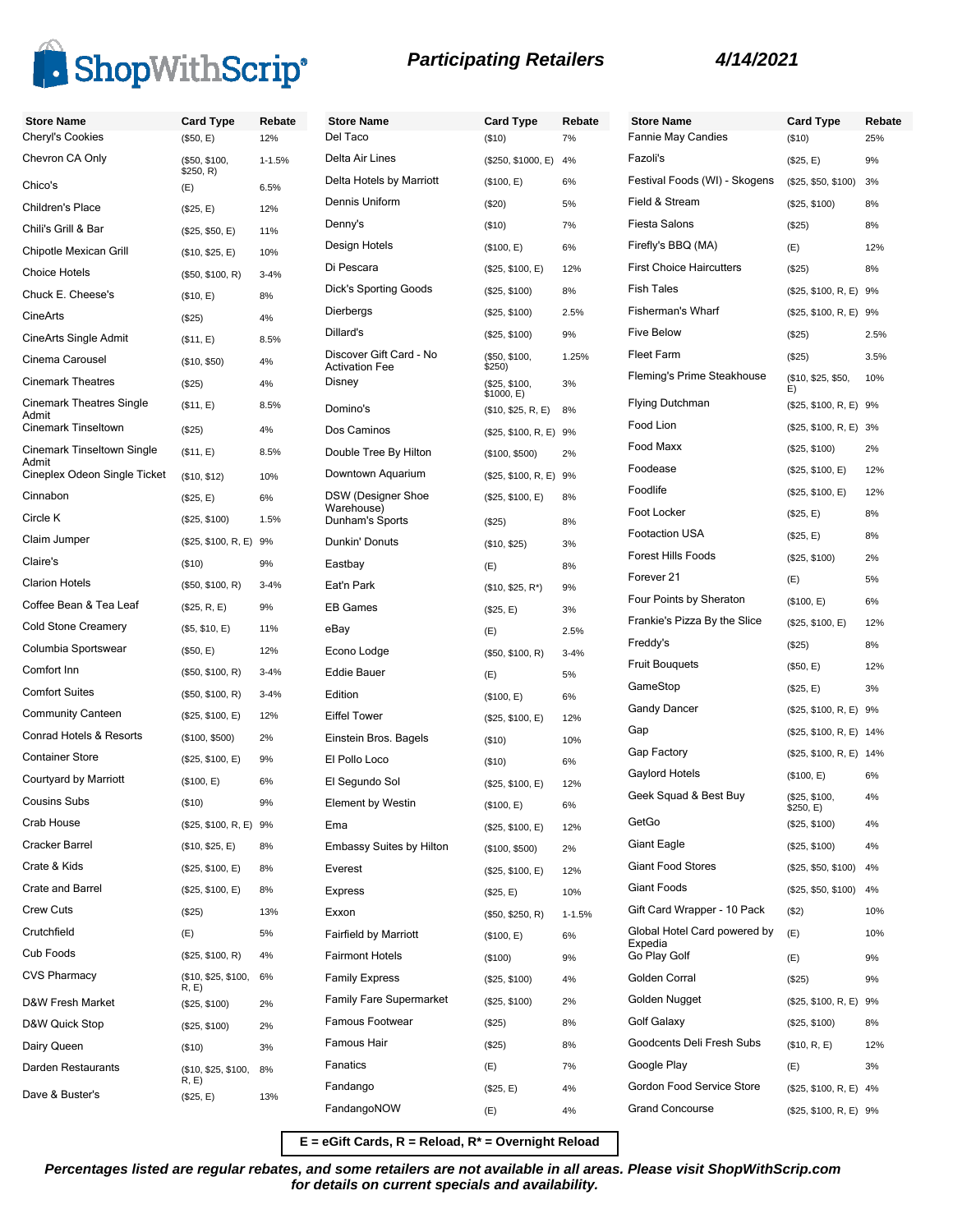



**Store Name Card Type Rebate** Logan's Roadhouse (\$25, E) 10%

(\$25, \$100, R, E) 9% (\$25) 4% (\$25, \$100, E) 12%  $($50, $250, R)$  1-1.5%  $(S25, E)$  6% (\$25, \$100, E) 12%  $$25, $100, R, E)$  9%

| <b>Store Name</b>                                                          | <b>Card Type</b>                                | Rebate     | <b>Store Name</b>                                                 | <b>Card Type</b>                | Rebate |
|----------------------------------------------------------------------------|-------------------------------------------------|------------|-------------------------------------------------------------------|---------------------------------|--------|
| <b>Great Clips</b>                                                         | (\$25)                                          | 8%         | Islamorada Fish Company                                           | (\$25, \$100, E)                | 10%    |
| <b>Great Harvest Bread</b>                                                 | (\$10)                                          | 6%         | Islands                                                           | (\$25)                          | 8%     |
| Grotto                                                                     | (\$25, \$100, R, E) 9%                          |            | iTunes & App Store                                                | (\$15, \$25, E)                 | 5%     |
| Groupon.com                                                                | (\$25, E)                                       | 7%         | J. Crew                                                           | (S25)                           | 13%    |
| Grubhub                                                                    | (E)                                             | 4%         | Jack in the Box                                                   | (\$10)                          | 4%     |
| <b>Guitar Center</b>                                                       | (\$25, E)                                       | 4%         | Jamba Juice                                                       | (\$25, E)                       | 6%     |
| Gulf Oil                                                                   | (\$25)                                          | 1.5%       | <b>JCPenney</b>                                                   | (\$25, \$100, R, E) 5%          |        |
| Gymboree                                                                   | (\$25, E)                                       | 12%        | Jersey Mike's Subs                                                | (E)                             | 6%     |
| H&M                                                                        | (\$25, E)                                       | 7%         | Jewel Osco                                                        | (\$10, \$25, \$50,              | 4%     |
| <b>HairMasters</b>                                                         | (\$25)                                          | 8%         | Jiffy Lube                                                        | \$100, R)                       | 8%     |
| Halfway Café (MA)                                                          | (E)                                             | 12%        | Jo-Ann Fabric and Craft Stores                                    | (\$30, R, E)                    |        |
| Hallmark                                                                   | (\$25, R, E)                                    | 4-6%       | Joe Fish (MA)                                                     | (\$25)                          | 6%     |
| Hampton by Hilton                                                          | (\$100, \$500)                                  | 2%         | Joe's Crab Shack                                                  | (E)                             | 12%    |
| Happy Dining                                                               | (\$25)                                          | 8%         | Joe's Seafood Prime Steak &                                       | (\$25, \$100, R, E) 9%          |        |
| <b>Happy Moments</b>                                                       | (\$25)                                          | 8%         | Stone Crab                                                        | (\$25, \$100, E)                | 12%    |
| Hardee's                                                                   | (\$10)                                          | 5%         | Jos. A. Bank                                                      | (\$25)                          | 10%    |
| Harlow's                                                                   | (\$25, \$100, R, E) 9%                          |            | Journeys                                                          | (\$25)                          | 10%    |
| Harmon Face Values                                                         | (\$25, \$100, E)                                | 7%         | Journeys Kidz                                                     | (\$25)                          | 10%    |
| Harry & David                                                              |                                                 | 12%        | <b>JW Marriott</b>                                                | (\$100, E)                      | 6%     |
| Harveys Supermarkets                                                       | (\$50, E)                                       |            | Kemah Boardwalk                                                   | (\$25, \$100, R, E) 9%          |        |
| <b>HeadStart Hair Care</b>                                                 | (\$25, \$100)                                   | 4%         | Kids Foot Locker                                                  | (\$25, E)                       | 8%     |
| <b>HEB</b>                                                                 | (\$25)                                          | 8%         | Kmart                                                             | (\$25, \$50, E)                 | 4%     |
|                                                                            | (\$25, \$100)                                   | 2%         | Kohl's                                                            | (\$25, \$100, E)                | 4%     |
| Hilton                                                                     | (\$100, \$500)                                  | 2%         | Kowloon Restaurant (MA)                                           | (E)                             | 12%    |
| Hilton Garden Inn                                                          | (\$100, \$500)                                  | 2%         | Krispy Kreme® Doughnut                                            | (\$10, R, E)                    | 8%     |
| <b>Hilton Grand Vacations</b>                                              | (\$100, \$500)                                  | 2%         | Corporation<br>Krist Oil                                          | (\$50)                          | 5%     |
| Holiday Hair                                                               | (\$25)                                          | 8%         | <b>Kwik Star</b>                                                  | (\$25, \$50, \$100,             | 4%     |
| Holiday Inn on the Beach-<br>Galveston, TX<br><b>Holiday Stationstores</b> | (\$25, \$100, R, E) 9%<br>(\$25, \$100)         | 4%         | <b>Kwik Trip</b>                                                  | R)<br>(\$25, \$50, \$100,<br>R) | 4%     |
| <b>Holland America Line</b>                                                | (\$100, \$500, E)                               | 6%         | L. Woods Tap & Pine Lodge                                         | (\$25, \$100, E)                | 12%    |
| Hollister Co.                                                              | (E)                                             | 5%         | L.L.Bean                                                          | (\$25, \$100, E)                | 16%    |
| Home 2 Suites by Hilton                                                    | (\$100, \$500)                                  | 2%         | La Griglia                                                        | (\$25, \$100, R, E) 9%          |        |
| Home Chef                                                                  |                                                 |            | Lady Foot Locker                                                  | (\$25, E)                       | 8%     |
| Home Depot <sup>®</sup>                                                    | (E)<br>(\$10, \$25, \$100,<br>\$500, \$1000, R. | 7.5%<br>4% | Landry's Hilton Galveston Island (\$25, \$100, R, E) 9%<br>Resort |                                 |        |
|                                                                            | E)                                              |            | Landry's Seafood                                                  | (\$25, \$100, R, E) 9%          |        |
| <b>HomeGoods</b>                                                           | (\$25, \$100, E)                                | 7%         | Landry's, Inc.                                                    | (\$25, \$100, R, E) 9%          |        |
| HomeSense                                                                  | (\$25, \$100, E)                                | 7%         | Lands' End                                                        | (\$25, \$100, E)                | 15%    |
| Homewood Suites by Hilton                                                  | (\$100, \$500)                                  | 2%         | Lands' End Kids                                                   | (\$25, \$100, E)                | 15%    |
| HoneyBaked Ham                                                             | (\$25)                                          | 12%        | Lands' End School                                                 | (\$25, \$100, E)                | 15%    |
| Hotels.com                                                                 | (\$100, \$250, E)                               | 6%         | Lane Bryant <sup>®</sup>                                          | (\$25, E)                       | 8%     |
| <b>Hub 51</b>                                                              | (\$25, \$100, E)                                | 12%        | Le Meridien                                                       | (\$100, E)                      | 6%     |
| Hulu                                                                       | (E)                                             | 6%         | Leppinks Food Centers                                             | (\$50)                          | 5%     |
| Icing                                                                      | (\$10)                                          | 9%         | Lettuce Entertain You                                             | (\$25, \$100, E)                | 12%    |
| <b>IHOP</b>                                                                | (\$10, \$25, E)                                 | 8%         | Restaurants<br>Little Caesars Pizza                               | (\$20)                          | 8%     |
| Il Porcellino                                                              | (\$25, \$100, E)                                | 12%        | Loews Cineplex                                                    | (\$25, \$50, E)                 | 8%     |
| Instacart                                                                  | (\$25, \$100, E)                                | 4%         | Loews Cineplex Single Ticket                                      |                                 | 10%    |
|                                                                            |                                                 |            |                                                                   | (\$10, \$12)                    |        |

| <b>Card Type</b>                        | Rebate | Store Name                                           | <b>Card Type</b>                         | Reb       |
|-----------------------------------------|--------|------------------------------------------------------|------------------------------------------|-----------|
| (\$25, \$100, E)                        | 10%    | Logan's Roadhouse                                    | (\$25, E)                                | 10%       |
| (\$25)                                  | 8%     | Long John Silver's                                   | $($ \$10)                                | 8%        |
| (\$15, \$25, E)                         | 5%     | LongHorn Steakhouse                                  | (\$10, \$25, \$100,<br>R, E)             | 8%        |
| (\$25)                                  | 13%    | Lou Malnati's Pizzeria                               | $($ \$10)                                | 8%        |
| (\$10)                                  | 4%     | Lowe's                                               | (\$20, \$25, \$100,<br>\$500, \$1000, R, | 4%        |
| (\$25, E)                               | 6%     | Lucille's Smokehouse                                 | E)                                       | 8%        |
| (\$25, \$100, R, E)                     | 5%     | Bar.B.Que                                            | (E)                                      |           |
| (E)                                     | 6%     | Lucky (Southern CA Only)                             | (\$10, \$25, \$50,<br>\$100, R)          | 4%        |
| (\$10, \$25, \$50,<br>\$100, R)         | 4%     | Lucky Supermarket                                    | (\$25, \$100)                            | 2%        |
| (\$30, R, E)                            | 8%     | Macy's                                               | (\$25, \$100, E)                         | 10%       |
| (\$25)                                  | 6%     | Maggiano's Little Italy                              | (\$25, \$50, E)                          | 11%       |
| (E)                                     | 12%    | Magic Johnson Theatres                               | (\$25, \$50, E)                          | 8%        |
| (\$25, \$100, R, E)                     | 9%     | Magic Johnson Theatres Single (\$10, \$12)<br>Ticket |                                          | 10%       |
| (\$25, \$100, E)                        | 12%    | Main Event                                           | (\$50, E)                                | 10%       |
| (\$25)                                  | 10%    | <b>Mainstay Suites</b>                               | (\$50, \$100, R)                         | $3 - 4%$  |
| (\$25)                                  | 10%    | Marathon                                             | (\$25, \$100,<br>\$250)                  | 3%        |
| (\$25)                                  | 10%    | Marcus Hotels & Resorts                              | (\$25, \$100, R, E)                      | 8%        |
| (\$100, E)                              | 6%     | <b>Marcus Theatres</b>                               | (\$25, \$100, R, E) 8%                   |           |
| (\$25, \$100, R, E)                     | 9%     | Mariano's (IL)                                       | (\$25, \$50, \$100,                      | 4%        |
| (\$25, E)                               | 8%     | Mariano's-Formerly Roundy's                          | R, E)<br>(\$25, \$50, \$100,             | 4%        |
| (\$25, \$50, E)                         | 4%     | Mario Tricoci                                        | R, E                                     |           |
| (\$25, \$100, E)                        | 4%     |                                                      | (\$25, \$100)                            | 7%        |
| (E)                                     | 12%    | <b>Market District</b>                               | (\$25, \$100)                            | 4%        |
| (\$10, R, E)                            | 8%     | <b>Marriott Executive Apartments</b>                 | (\$100, E)                               | 6%        |
| (\$50)                                  | 5%     | Marriott Hotels & Resorts                            | (\$100, E)                               | 6%        |
| (\$25, \$50, \$100,                     | 4%     | <b>Marriott Vacation Club</b>                        | (\$100, E)                               | 6%        |
| R)<br>(\$25, \$50, \$100,               | 4%     | Marshalls                                            | (\$25, \$100, E)                         | 7%        |
| R)<br>(\$25, \$100, E)                  | 12%    | Martin's Food Market (MD, PA,<br>VA, WV)             | (\$25, \$50, \$100)                      | 4%        |
|                                         | 16%    | <b>Martin's Super Markets</b>                        | (\$50, \$100)                            | 4%        |
| (\$25, \$100, E)<br>(\$25, \$100, R, E) |        | Maurices                                             | $(\$20)$                                 | 7%        |
|                                         | 9%     | MBurger                                              | (\$25, \$100, E)                         | 12%       |
| (\$25, E)                               | 8%     | McAlister's Deli                                     | (\$25, E)                                | 6%        |
| (\$25, \$100, R, E) 9%                  |        | McCormick & Schmick's                                | (\$25, \$100, R, E)                      | 9%        |
| (\$25, \$100, R, E) 9%                  |        | Meijer                                               | (\$10, \$25, \$50,<br>\$100, R*)         | 3%        |
| (\$25, \$100, R, E)                     | 9%     | Menards                                              | (\$25, \$100,                            | 3%        |
| (\$25, \$100, E)                        | 15%    | Men's Wearhouse                                      | \$500)<br>(\$25)                         | 8%        |
| (\$25, \$100, E)                        | 15%    | Metro Market (WI)                                    | (\$25, \$50, \$100,                      | 4%        |
| (\$25, \$100, E)                        | 15%    |                                                      | R, E                                     |           |
| (\$25, E)                               | 8%     | Metropolis Oyster Room &<br>Cocktail Bar             | (\$25, \$100, R, E) 9%                   |           |
| (\$100, E)                              | 6%     | Michaels                                             | $(\$25)$                                 | 4%        |
| (\$50)                                  | 5%     | Mity Nice Bar & Grill                                | (\$25, \$100, E)                         | 12%       |
| (\$25, \$100, E)                        | 12%    | Mobil                                                | (\$50, \$250, R)                         | $1 - 1.5$ |
| (\$20)                                  | 8%     | Moe's Southwest Grill                                | (\$25, E)                                | 6%        |
| (\$25, \$50, E)                         | 8%     | Mon Ami Gabi                                         | (\$25, \$100, E)                         | 12%       |
| (\$10, \$12)                            | 10%    | Morton's Steakhouse                                  | (\$25, \$100, R, E) 9%                   |           |

**E = eGift Cards, R = Reload, R\* = Overnight Reload**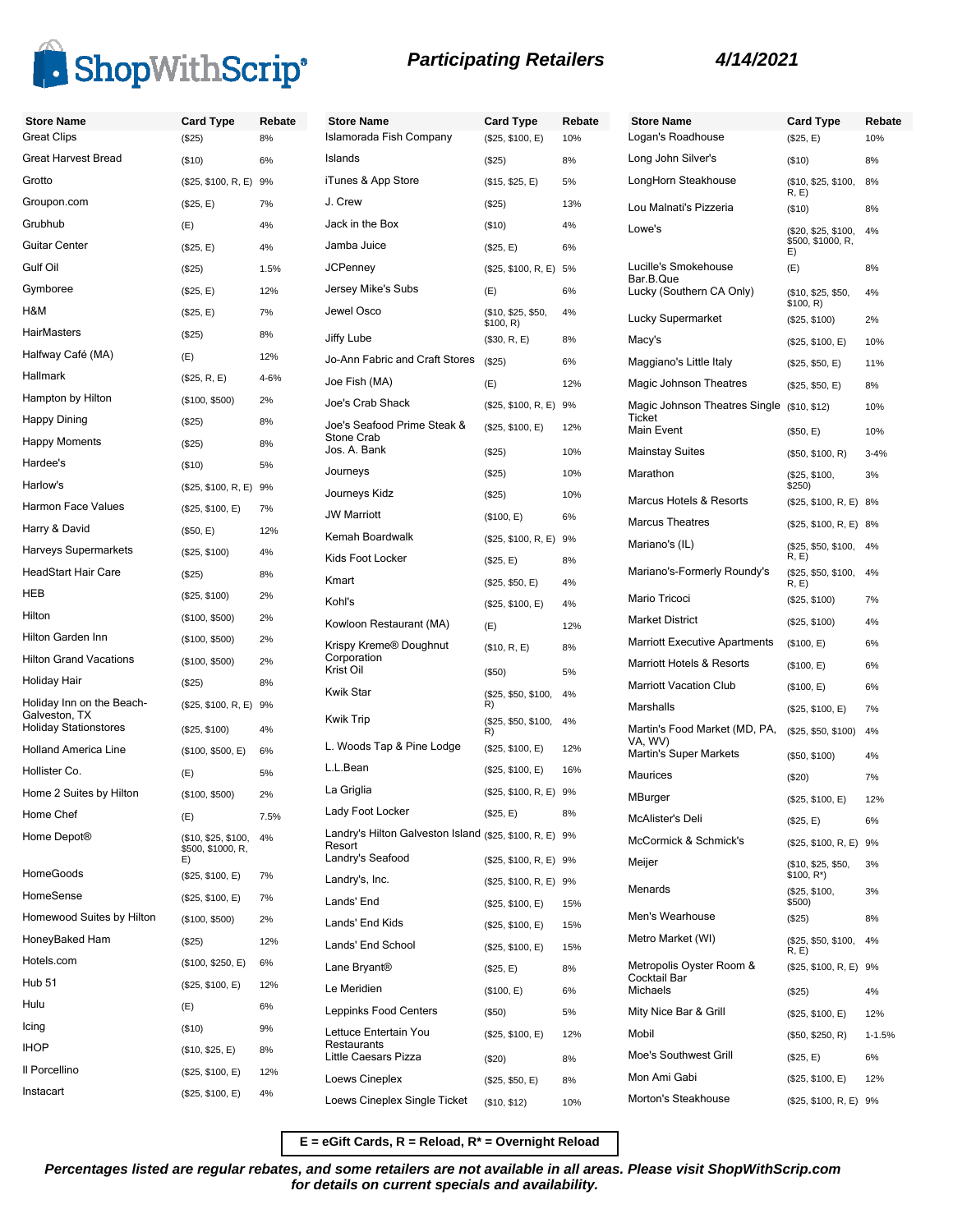

| <b>Store Name</b><br>MotoMart   | <b>Card Type</b>                  | Rebate | <b>Store Name</b>           | <b>Card Type</b>             | Rebate   | Store I<br><b>Rite Aid</b> |
|---------------------------------|-----------------------------------|--------|-----------------------------|------------------------------|----------|----------------------------|
|                                 | (\$50)                            | 5%     | Peapod Online Grocery       | (\$25, \$50, \$100)          | 4%       |                            |
| Movie Tavern by Marcus          | (\$25, \$100, R, E) 8%            |        | Peohe's                     | (\$25, \$100, R, E) 9%       |          | <b>River C</b>             |
| Moxy Hotels                     | (\$100, E)                        | 6%     | Pep Boys eGift Card         | (E)                          | 7%       | Rodewa                     |
| Muer Seafood                    | (\$25, \$100, R, E) 9%            |        | Petco                       | (E)                          | 5%       | Ross D                     |
| Naoki Sushi                     | (\$25, \$100, E)                  | 12%    | Pete's Fresh Market         | (\$20)                       | 4%       | Royal C                    |
| Neiman Marcus                   | (\$50)                            | 12%    | PetSmart                    | (\$25, R, E)                 | 5%       | Royal F                    |
| Nike                            | (\$25, \$50, E)                   | 12%    | Petterino's                 | (\$25, \$100, E)             | 12%      | <b>RPM</b> Ita             |
| Nintendo eShop                  | (E)                               | 8%     | <b>Phantom Gourmet</b>      | (E)                          | 12%      | <b>RPM St</b>              |
| Noah's Bagels                   | (\$10)                            | 10%    | Pick 'n Save (WI)           | (\$25, \$50, \$100,<br>R, E) | 4%       | Rubio's                    |
| Nob Hill Foods                  | (\$25, \$100)                     | 4%     | Piggly Wiggly (WI, IL only) | (\$25, \$50, \$100)          | 3%       | Ruth's (                   |
| Noodles & Company               | (\$10)                            | 8%     | Pilot Flying J              | (\$100)                      | 2%       | Safewa                     |
| NOOK by Barnes & Noble          | (\$5, \$10, \$25,<br>\$100, R, E) | 8%     | Pizza Hut                   | (\$10, E)                    | 8%       | Safewa                     |
| Nordstrom                       | (\$25, \$100, E)                  | 4%     | Pizza Ranch                 | (\$25, E)                    | 8%       | Saks Fi                    |
| Nordstrom Rack                  | (\$25, \$100, E)                  | 4%     | Pizzeria Due                | (\$25, E)                    | 12%      | Saks Fi                    |
| Oceanaire                       | (\$25, \$100, R, E) 9%            |        | Pizzeria Uno                | (\$25, E)                    | 12%      | Sally Be                   |
| O'Charley's                     | (\$25, E)                         | 13%    | Pizzeria Via Stato          | (\$25, \$100, E)             | 12%      | Saltgras                   |
| Office Depot / Office Max       | (\$25, \$100)                     | 5%     | Popcorn Factory             | (\$50, E)                    | 12%      | Sam's (                    |
| Office Depot / Office Max eGift | (E)                               | 5%     | Potbelly Sandwich Shop      | (\$10)                       | 8%       |                            |
| Card<br>Old Navy                | (\$25, \$100, R, E) 14%           |        | Pottery Barn                | (\$25, \$100, E)             | 8%       | San Lui                    |
| Olive Garden                    | (\$10, \$25, \$100,               | 8%     | Pottery Barn Kids           | (\$25, \$100, E)             | 8%       | Sarane                     |
| Omaha Steaks                    | R, E)                             | 11%    | Primary Kids Clothing       | (E)                          | 10%      | Saturda                    |
| On The Border                   | (\$25)                            |        | <b>Princess Cruises</b>     | (\$100, \$500, E)            | 6%       | Save M                     |
| OshKosh                         | (\$25, \$50, E)                   | 11%    | Protea Hotels by Marriott   | (\$100, E)                   | 6%       | SaveRi                     |
| OshKosh eGift Card              | (\$25, R)                         | 10%    | Qdoba Mexican Grill         | (\$25)                       | 7%       | Scheels                    |
| Osteria Via Stato               | (E)                               | 10%    | <b>Quality Inn</b>          | (\$50, \$100, R)             | $3 - 4%$ | Schlotz                    |
| Outback Steakhouse              | (\$25, \$100, E)                  | 12%    | Quick Chek (NJ and NY only) | (\$25)                       | 2%       | School<br>Hilfiger         |
|                                 | (\$10, \$25, \$50,<br>E)          | 10%    | QVC                         | (E)                          | 5%       | Schuler                    |
| Overstock.com                   | (\$25, E)                         | 8%     | R.J. Grunts                 | (\$25, \$100, E)             | 12%      | Sears                      |
| Oyster Bah                      | (\$25, \$100, E)                  | 12%    | <b>Rainforest Cafe</b>      | (\$25, \$100, R, E) 9%       |          | Sears A                    |
| Ozzie's Pops & Pretzels         | (\$25, \$100, E)                  | 12%    | Raley's                     | (\$25, \$100)                | 4%       |                            |
| P.F. Chang's China Bistro       | (\$25, \$100, E)                  | 8%     | Ramen-san                   | (\$25, \$100, E)             | 12%      | Seaside                    |
| Panda Express                   | (\$25)                            | 8%     | Randalls                    | (\$10, \$25, \$50,           | 4%       | Season                     |
| Panera Bread                    | (\$5, \$10, \$25,<br>\$50, R, E)  | 8%     | Randalls eGift Card         | \$100, R)                    |          | See's C                    |
| Papa John's Pizza               | $($10, R^*, E)$                   | 8%     |                             | (E)                          | 4%       | Sendik'                    |
| Papa Murphy's Pizza             | (\$10)                            | 8%     | Rave Cinemas                | (\$25)                       | 4%       | Sendik'                    |
| Pappadeaux                      | (\$25, E)                         | 6%     | <b>Red Lobster</b>          | (\$10, \$25, R, E)           | 8%       | Sephor                     |
| Pappas Bar-B-Q                  | (\$25, E)                         | 6%     | Red Robin                   | (\$25, E)                    | 8%       | Shari's                    |
| Pappas Bros. Steakhouse         | (\$25, E)                         | 6%     | Red Sushi                   | (\$25, \$100, R, E) 9%       |          | Shaw's                     |
| Pappas Burger                   | (\$25, E)                         | 6%     | Regal                       | (\$10, \$25, E)              | 8%       |                            |
| Pappas Restaurants              | (\$25, E)                         | 6%     | Regal Premiere e-Ticket     | (\$10.50, E)                 | 10%      | Shaw's                     |
| Pappas Seafood House            | (\$25, E)                         | 6%     | Regis Salons                | (\$25)                       | 8%       | Sheetz                     |
| Pappasito's                     | (\$25, E)                         | 6%     | Regis Signature Salon       | (\$25)                       | 8%       | Shell                      |
| Pavilions                       | (\$10, \$25, \$50,                | 4%     | REI                         | (\$25, E)                    | 8%       | Sherato                    |
|                                 | \$100, R)                         |        | Renaissance Hotels          | (\$100, E)                   | 6%       | shi by J                   |
| Pavilions eGift Card            | (E)                               | 4%     | <b>Republic Services</b>    | (\$20, \$100)                | 10%      | Shoe C                     |
| PBteen                          | (\$25, \$100, E)                  | 8%     | Residence Inn by Marriott   | (\$100, E)                   | 6%       |                            |

| <b>Store Name</b>                    | <b>Card Type</b>                                    | Rebate   |
|--------------------------------------|-----------------------------------------------------|----------|
| Rite Aid                             | (\$25, \$100)                                       | 4%       |
| River Crab                           | (\$25, \$100, R, E)                                 | 9%       |
| Rodeway Inn                          | (\$50, \$100, R)                                    | $3 - 4%$ |
| Ross Dress for Less                  | $(\$25)$                                            | 8%       |
| Royal Caribbean                      | (E)                                                 | 13%      |
| Royal Farms                          | (\$25, \$100)                                       | 4%       |
| RPM Italian                          | (\$25, \$100, E)                                    | 12%      |
| <b>RPM Steak</b>                     | (\$25, \$100, E)                                    | 12%      |
| Rubio's Restaurants                  | (\$25, E)                                           | 10%      |
| Ruth's Chris Steak House             | (\$50, \$100, E)                                    | 10%      |
| Safeway                              | (\$10, \$25, \$50,<br>\$100, R)                     | 4%       |
| Safeway eGift Card                   | (E)                                                 | 4%       |
| Saks Fifth Avenue                    | $(\$50)$                                            | 12%      |
| Saks Fifth Avenue OFF 5th            | $($ \$50)                                           | 12%      |
| Sally Beauty                         | (\$25)                                              | 12%      |
| Saltgrass Steakhouse                 | (\$25, \$100, R, E)                                 | 9%       |
| Sam's Club                           | (\$10, \$25, \$50,<br>\$100, \$250,<br>\$500, R, E) | 2.5%     |
| San Luis Resort                      | (\$25, \$100, R, E)                                 | 9%       |
| Saranello's                          | (\$25, \$100, E)                                    | 12%      |
| Saturday's Hair Salon                | (\$25)                                              | 8%       |
| Save Mart Supermarkets               | (\$25, \$100)                                       | 2%       |
| SaveRite Grocery Warehouse           | (\$25, \$100)                                       | 4%       |
| Scheels                              | (\$25, \$100, E)                                    | 8%       |
| Schlotzsky's                         | (\$25, E)                                           | 6%       |
| School Uniforms by Tommy<br>Hilfiger | (E)                                                 | 5%       |
| Schuler Books                        | (\$25)                                              | 10%      |
| Sears                                | (\$25, \$100,<br>\$250, E)                          | 4%       |
| Sears Auto Service Center            | (\$25, \$100,<br>\$250, E)                          | 4%       |
| Seaside's                            | (\$25, \$100, E)                                    | 12%      |
| Seasons 52                           | (\$10, \$25, \$100,<br>R, E)                        | 8%       |
| See's Candies                        | (\$25)                                              | 9%       |
| Sendik's Food Market                 | (\$25, \$50, \$100,<br>R)                           | 4%       |
| Sendik's Fresh2Go                    | (\$25, \$50, \$100,<br>R)                           | 4%       |
| Sephora                              | (\$25, \$50, E)                                     | 5%       |
| Shari's Berries                      | (\$50, E)                                           | 12%      |
| Shaw's Crab House                    | (\$25, \$100, E)                                    | 12%      |
| Shaw's Supermarket                   | (\$10, \$25, \$50,<br>\$100, R)                     | 4%       |
| Sheetz                               | (\$25, \$100, R*)                                   | 3%       |
| Shell                                | (\$25, \$50, \$100,<br>R)                           | 1.5%     |
| Sheraton Hotels & Resorts            | (\$100, E)                                          | 6%       |
| shi by Journeys                      | $(\$25)$                                            | 10%      |
| Shoe Carnival                        | $(\$25)$                                            | 5%       |

**E = eGift Cards, R = Reload, R\* = Overnight Reload**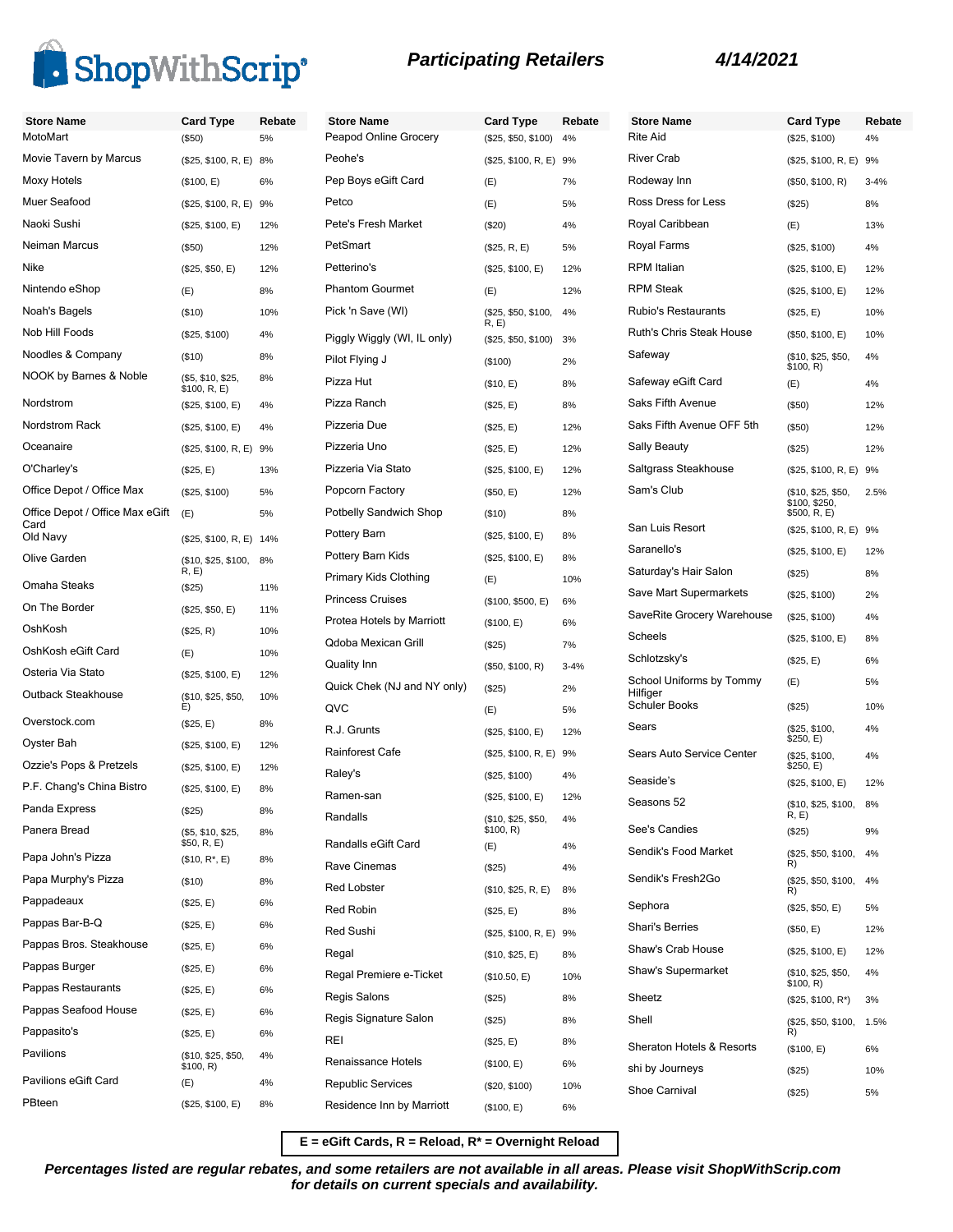

| <b>Store Name</b><br>Shoe Dept. | <b>Card Type</b>                  | Rebate<br>8% | <b>Store Name</b><br>Stop & Shop (NOT |
|---------------------------------|-----------------------------------|--------------|---------------------------------------|
| Shoe Dept. Encore               | (\$25)<br>(\$25)                  | 8%           | Strack & VanTil                       |
| Shoe Show                       | (\$25)                            | 8%           | Strega by Nick Vara                   |
| Shoe Show Mega                  | (\$25)                            | 8%           | <b>Strip House</b>                    |
| Shoebilee                       |                                   | 8%           | Stripburger                           |
| Shoebilee!                      | (\$25)                            | 8%           | Stub Hub                              |
| Shop 'N Save (IL and MO only)   | (\$25)<br>(\$25, \$100, R)        | 4%           | Studio Movie Grill                    |
| Shoppers Food & Pharmacy        |                                   |              | Style America                         |
| (MD and VA only)<br>ShopRite    | (\$25, \$100, R)<br>(\$25, \$100) | 4%<br>4%     | Su Casa (Chicago (                    |
| Showplace                       | (\$25, \$50, E)                   | 8%           | Suburban Extended                     |
| Showplace Single Ticket         | (\$10, \$12)                      | 10%          | Subway Restaurant                     |
| Shutterfly                      | (\$25, E)                         | 9%           | Summer House Sar                      |
| Sierra                          | (\$25, \$100, E)                  | 7%           | Sunglass Hut                          |
| Simms Steakhouse                | (\$25, \$100, R, E) 9%            |              | Sunoco                                |
| Sinclair Oil                    | (\$25, \$100)                     | 1.5%         | Supercuts                             |
| Sirius XM Radio                 | (E)                               | 4%           | <b>Superior Grocers</b>               |
| Sleep Inn                       | (\$50, \$100, R)                  | $3 - 4%$     | Sushi-san                             |
| Sling TV                        | (E)                               | 7%           | sweetFrog                             |
| Smart & Final                   | (\$25, \$50, \$100)               | 3%           | T.J. Maxx                             |
| S-Mart Foods                    | (\$25, \$100)                     | 2%           | T.J.                                  |
| SmartStyle                      |                                   |              | Maxx/Marshalls/Hor<br>erra            |
| Smashburger                     | (\$25)                            | 8%           | Taco Bell                             |
| Sonic                           | (\$10)                            | 10%          | Talbots                               |
|                                 | (\$10, \$25)                      | 8%           | Tallboy Taco                          |
| Sony PlayStation Plus           | (E)                               | 4%           | <b>Tanger Outlets</b>                 |
| Sony PlayStation Store          | (E)                               | 4%           | Target                                |
| <b>Southwest Airlines</b>       | (\$250, E)                        | 4%           |                                       |
| Spa & Wellness by Spa Week      | (\$25, E)                         | 14%          | Texaco                                |
| Spafinder Wellness 365          | (\$25, E)                         | 15%          | <b>Texas Roadhouse</b>                |
| Speedway                        | (\$25, \$50, \$100,<br>R*)        | 4%           | <b>TGF Hair Salon</b>                 |
| SpringHill Suites by Marriott   | (\$100, E)                        | 6%           | <b>TGI Fridays</b>                    |
| <b>Sprouts Farmers Market</b>   | (\$25, \$50, \$100)               | 5%           | The Beach Plum (N                     |
| St. Louis Bread Company         | (\$5, \$10, \$25,<br>\$50, R, E)  | 8%           | The Home Depot <sup>®</sup>           |
| St. Regis Hotels & Resorts      | (\$100, E)                        | 6%           | The Luxury Collecti                   |
| Staples                         | (\$25, \$100, E)                  | 5%           | The Ritz Carlton                      |
| <b>Star Market</b>              | (\$10, \$25, \$50,<br>\$100, R)   | 4%           | Three Dots and a D                    |
| <b>Star Theatres</b>            | (\$25, \$50, E)                   | 8%           | <b>Tim Hortons</b>                    |
| Star Theatres Single Ticket     | (\$10, \$12)                      | 10%          | Tokio Asian Fusion                    |
| <b>Starbucks</b>                | (\$5, \$10, \$25,<br>\$50, R, E)  | 7%           | Tom Thumb (TX)                        |
| Starz                           | (E)                               | 8%           | Tom Thumb eGift C                     |
| Stater Bros. Markets            | (\$25, \$100)                     | 4%           | Topgolf                               |
| Steak 'n Shake                  | (\$10, E)                         | 8%           | Tops                                  |
| Stella Barra Pizzeria           | (\$25, \$100, E)                  | 12%          | <b>Total Wine &amp; More</b>          |
| <b>Stitch Fix</b>               | (E)                               | 6%           | <b>Tower of the Amerio</b>            |
| Stockholders Steakhouse (MA)    | (E)                               | 12%          | Town & Country For                    |

| <b>Store Name</b><br>Stop & Shop (NOT TOPS) | Card Type                                      | Rebate<br>4% |
|---------------------------------------------|------------------------------------------------|--------------|
| Strack & VanTil                             | (\$25, \$50, \$100)<br>(\$25, \$100)           |              |
| Strega by Nick Varano (MA)                  | (E)                                            | 2%<br>12%    |
| Strip House                                 | (\$25, \$100, R, E)                            | 9%           |
| Stripburger                                 | (\$25, \$100, E)                               | 12%          |
| Stub Hub                                    | (E)                                            | 4%           |
| Studio Movie Grill                          | (E)                                            | 8%           |
| Style America                               | $(\$25)$                                       | 8%           |
| Su Casa (Chicago Only)                      | (\$25, E)                                      | 12%          |
| Suburban Extended Stay Hotel                | (\$50, \$100, R)                               | $3 - 4%$     |
| Subway Restaurants                          | (\$10, \$50, R, E)                             | 6%           |
| Summer House Santa Monica                   | (\$25, \$100, E)                               | 12%          |
| Sunglass Hut                                | (E)                                            | 9%           |
| Sunoco                                      |                                                | 1%           |
| Supercuts                                   | (\$50, \$250)                                  | 8%           |
| <b>Superior Grocers</b>                     | (\$25)                                         | 4%           |
| Sushi-san                                   | (\$25)                                         | 12%          |
| sweetFrog                                   | (\$25, \$100, E)<br>$($ \$10)                  | 10%          |
| T.J. Maxx                                   |                                                | 7%           |
| T.J.                                        | (\$25, \$100, E)                               | 7%           |
| Maxx/Marshalls/HomeGoods/Si                 | (\$25, \$100, E)                               |              |
| erra<br>Taco Bell                           | (\$5, \$10, \$25, R)                           | 5%           |
| Talbots                                     | (S25)                                          | 13%          |
| <b>Tallboy Taco</b>                         | (\$25, \$100, E)                               | 12%          |
| Tanger Outlets                              | (S25)                                          | 8%           |
| Target                                      | (\$10, \$25, \$50,<br>\$100, \$250, R,<br>E)   | 2.5%         |
| Texaco                                      | (\$50, \$100,<br>\$250, R)                     | $1 - 1.5%$   |
| Texas Roadhouse                             | (\$25, \$100, E)                               | 8%           |
| TGF Hair Salon                              | (\$25)                                         | 8%           |
| TGI Fridays                                 | (\$25, E)                                      | 9%           |
| The Beach Plum (NH)                         | (E)                                            | 12%          |
| The Home Depot <sup>®</sup>                 | (\$10, \$25, \$100,<br>\$500, \$1000, R.<br>E) | 4%           |
| The Luxury Collection                       | (\$100, E)                                     | 6%           |
| The Ritz Carlton                            | (\$100, E)                                     | 6%           |
| Three Dots and a Dash                       | (\$25, \$100, E)                               | 12%          |
| Tim Hortons                                 | (\$10)                                         | 5%           |
| Tokio Asian Fusion                          | (\$25, \$100, E)                               | 12%          |
| Tom Thumb (TX)                              | (\$10, \$25, \$50,<br>\$100, R)                | 4%           |
| Tom Thumb eGift Card (TX)                   | (E)                                            | 4%           |
| Topgolf                                     | (\$50, E)                                      | 8%           |
| Tops                                        | (\$50)                                         | 4%           |
| Total Wine & More                           | (\$25, \$100, E)                               | 7%           |
| Tower of the Americas                       | (\$25, \$100, R, E) 9%                         |              |
| Town & Country Food Market                  | (\$25, \$100)                                  | 2%           |

| <b>Store Name</b>                                | Card Type                                           | Rebate |
|--------------------------------------------------|-----------------------------------------------------|--------|
| TownePlace Suites by Marriott                    | (\$100, E)                                          | 6%     |
| T-Rex                                            | (\$25, \$100, R, E)                                 | 9%     |
| Tribute Portfolio                                | (\$100, E)                                          | 6%     |
| Troy's Liquor Bar                                | (\$25, \$100, R, E)                                 | 9%     |
| Tru by Hilton                                    | (\$100, \$500)                                      | 2%     |
| Tuscan Kitchen (MA, NH)                          | (E)                                                 | 12%    |
| Twin City Grill                                  | (\$25, \$100, E)                                    | 12%    |
| Uber                                             | (E)                                                 | 2.5%   |
| Uber Eats                                        | (E)                                                 | 2.5%   |
| ULTA                                             | (\$25, E)                                           | 4%     |
| Under Armour                                     | (\$25, E)                                           | 11%    |
| Uno Pizzeria & Grill                             | (\$25, E)                                           | 12%    |
| <b>Valuland Grocery</b>                          | (\$25, \$100)                                       | 2%     |
| Vera Bradley                                     | (\$50, E)                                           | 7%     |
| VG's Grocery                                     | (\$25, \$100)                                       | 2%     |
| Vic & Anthony's Steakhouse                       | (\$25, \$100, R, E)                                 | 9%     |
| Visa Gift Card - No Activation<br>Fee            | (\$50, \$100,<br>\$250)                             | 1.25%  |
| Vons                                             | (\$10, \$25, \$50,<br>\$100, R)                     | 4%     |
| Vons eGift Card                                  | (E)                                                 | 4%     |
| W Hotels Worldwide                               | (\$100, E)                                          | 6%     |
| Waldorf Astoria Hotels &<br>Resorts<br>Walgreens | (\$100, \$500)                                      | 2%     |
|                                                  | (\$25, \$100)                                       | 5%     |
| Walmart                                          | (\$10, \$25, \$50,<br>\$100, \$250,<br>\$500, R, E) | 2.5%   |
| Wawa                                             | (\$25, \$100)                                       | 1%     |
| Wayfair                                          | (\$100)                                             | 6%     |
| Wayfair eGift Card                               | (E)                                                 | 6%     |
| Weis Markets                                     | (\$25, \$100)                                       | 5%     |
| Wendy's                                          | $($ \$10)                                           | 6.5%   |
| Wesco                                            | (\$50)                                              | 2%     |
| West Elm                                         | (\$25, \$100, E)                                    | 8%     |
| Westin Hotels & Resorts                          | (\$100, E)                                          | 6%     |
| Westin Houston Downtown                          | (\$25, \$100, R, E)                                 | 9%     |
| White House Black Market                         | (E)                                                 | 6.5%   |
| White River Fish House                           | (\$25, \$100, E)                                    | 10%    |
| Wildfire                                         | (\$25, \$100, E)                                    | 12%    |
| Williams Sonoma                                  | (\$25, \$100, E)                                    | 8%     |
| Willie G's                                       | (\$25, \$100, R, E)                                 | 9%     |
| Winn Dixie                                       | (\$25, \$100)                                       | 4%     |
| Wow Bao                                          | (\$25, \$100, E)                                    | 12%    |
| Xbox                                             | (E)                                                 | 6%     |
| Yak & Yeti                                       | (\$25, \$100, R, E)                                 | 9%     |
| Yankee Candle                                    | (E)                                                 | 8%     |
| Yard House Restaurants                           | (\$10, \$25, \$100,                                 | 8%     |
| Yesway                                           | R, E<br>$(\$50)$                                    | 5%     |

**E = eGift Cards, R = Reload, R\* = Overnight Reload**